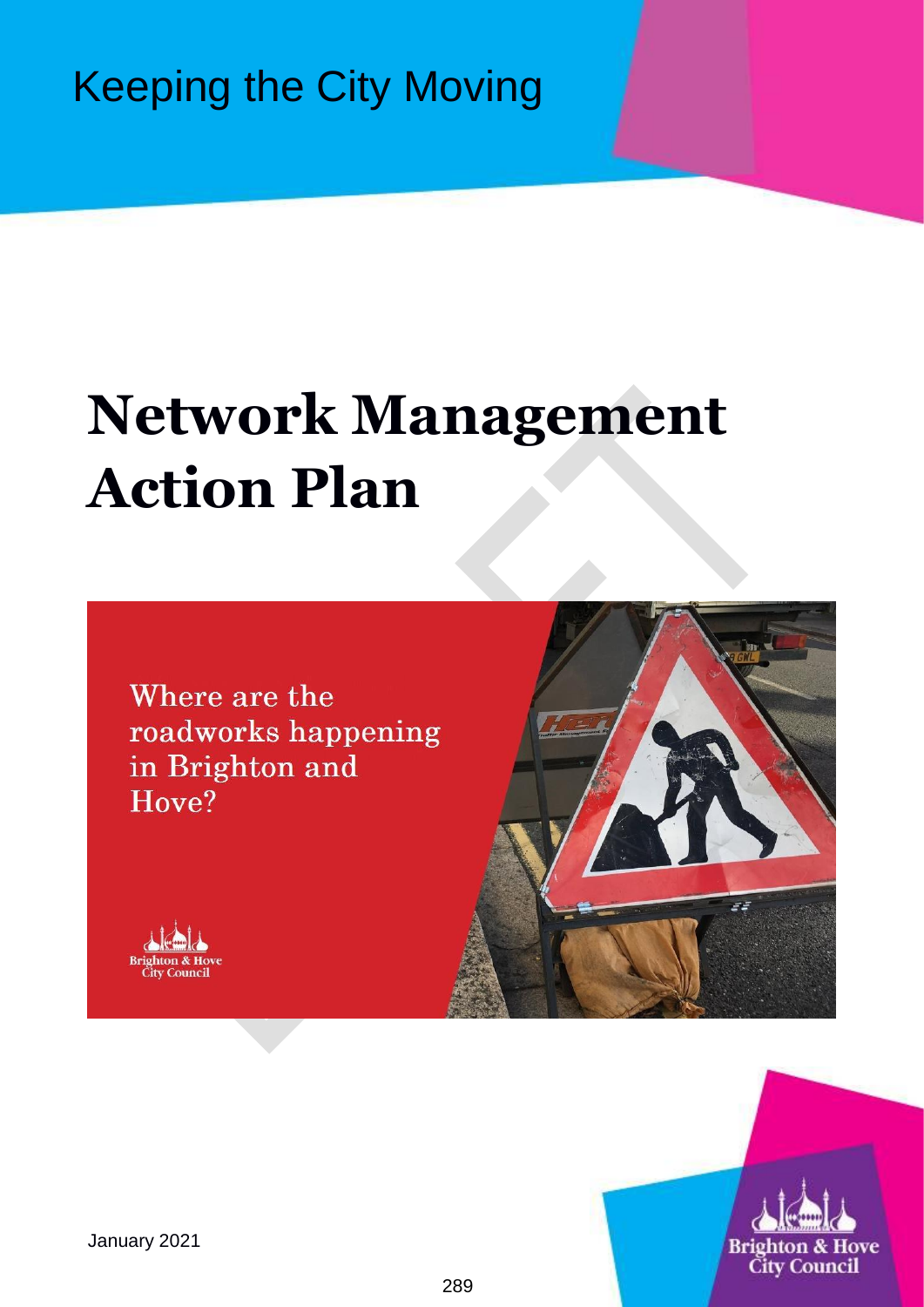# **CONTENTS**

- **1. Introduction**
- **2. Future Challenges**
- **3. Legal Framework**
- **4. The City's Road Network**
- **5. The Policy Framework**
- **6. Network Management in Brighton and Hove**
- **7. Appendices**

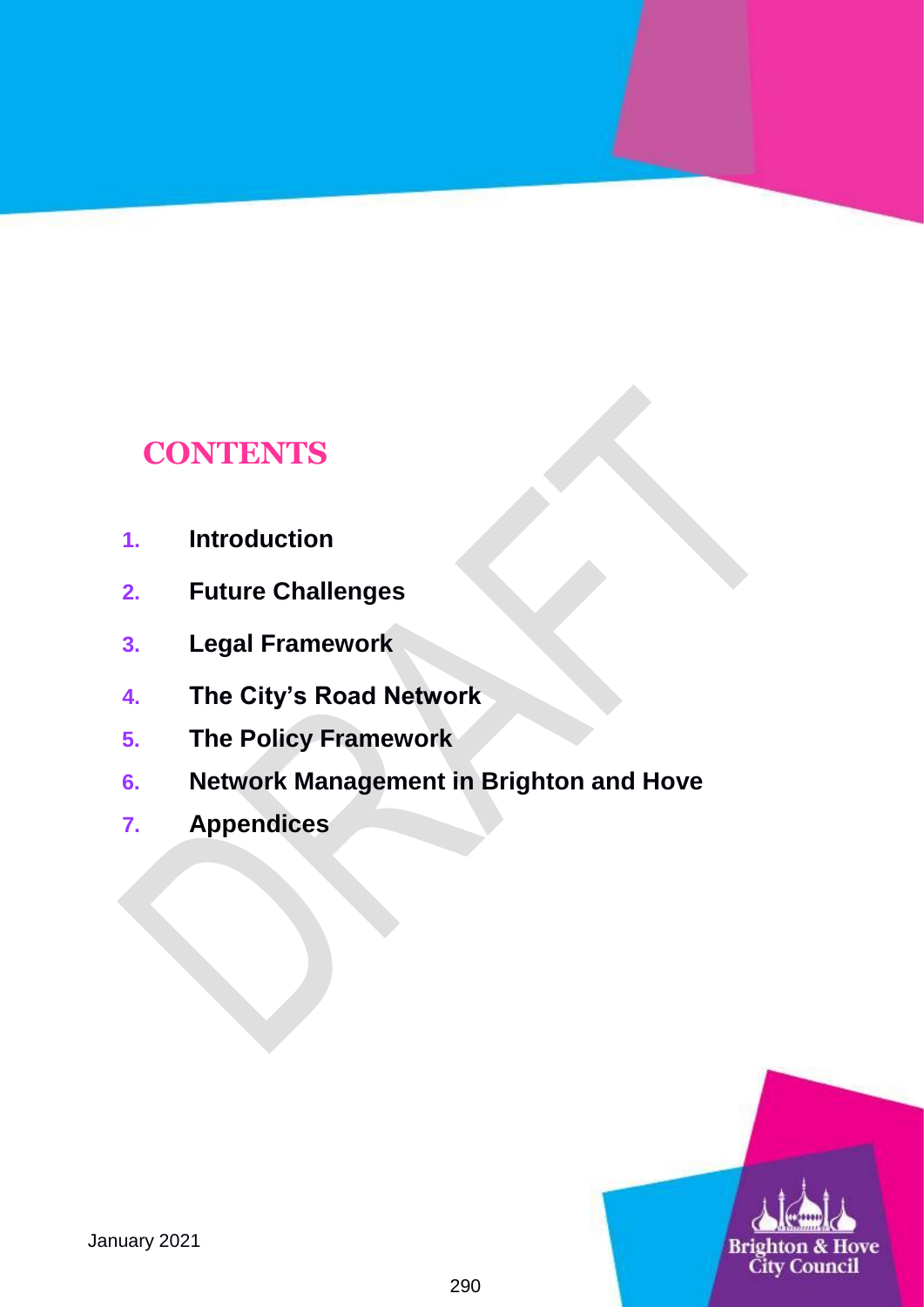# **1. Introduction**

Brighton & Hove is a busy vibrant seaside city that continues to be an all year destination for visitors and employment for people. The city is surrounded is part of the greater city region that includes many of the surrounding urban conurbations that generate large movements of people travelling into the city. There are 2 universities that continue to expand and develop increasing the demands on the city's roads.

Traffic congestion is an increasing problem in most urban areas. Congestion threatens the economic well-being of many towns and cities, as well as affecting the quality of life of those who live and work there. The COVID 19 pandemic has had a major impact on the city and changes have been implemented to support social distancing and encourage active travel. These changes will bring about challenges and will need to considered in the Action Plan.

Brighton & Hove City Council is the local highway, traffic and street authority for the city. The council is responsible for managing the traffic using the road network. By effectively managing the transport system it is possible to provide more consistent, predictable and reliable journeys for the movement of people and goods. This helps to tackle congestion and environmental pollution and improves safety and accessibility for all road users. Managing the road network is vital to the future prosperity of Brighton & Hove. Given the impact of congestion on the economy a strategic approach is required, one which considers the causes of congestion, the impacts, the challenges and the possible solutions. The diagram below provides an indication of congestion levels in the city.



(%flows refer to the percentage difference from free flow)

The Network Management Action Plan (NMAP) is a key document in helping us to mitigate the impact of congestion. It sets out a strategic approach to managing and developing the highway network.

The NMAP will set out the council's priorities in meeting the Network Management Duty. It explores:

- The challenges faced in the city
- The needs of all stakeholders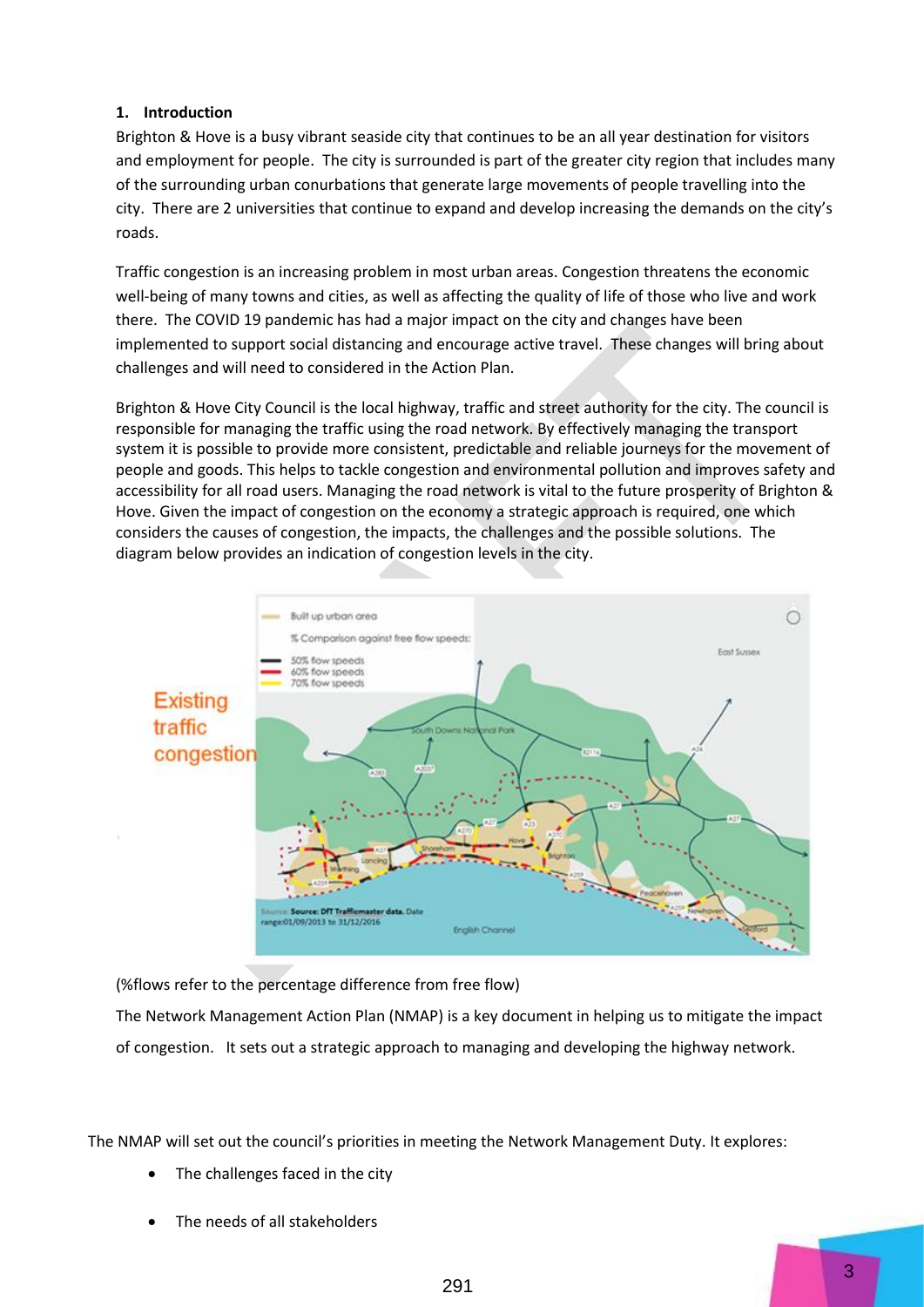- Causes of congestion
- Impacts of congestion
- How the network is managed
- What improvements could be implemented to mitigate the impacts of congestion

#### **2. Future challenges**

The road network is used by a wide range of people, including car and lorry drivers, bus passengers, pedestrians and cyclists. The network enables the efficient, effective and safe transport of people, goods and services, helping people get to and from such things as home, work, leisure and education.

The Government recognised the significant challenges facing the highway network in its 2013 paper Action for Roads: A Network for the 21st Century, which set out the importance of roads to the economy, reiterated the need for investment and set out detailed plans to improve management of the whole network. The transport system therefore not only needs to deal with existing pressures, it also needs to evolve so that it can deal with future challenges. These challenges include:

- Reduced funding
- Population growth
- Increases in traffic volumes and congestion
- Climate change Brighton & Hove has committed to be a net carbon neutral city by 2030
- New forms of urban mobility e.g. e-bikes (including cargo), e-scooters
- The emergence of connected and autonomous vehicles

## **3. Legal Framework**

A well-managed transport system must be flexible enough to deal with changes to the way that people travel. It must also be able to deal with future challenges so that it can continue to support the economy. The Government recognises the importance of a well-managed transport system to the economy. In 2004 the Traffic Management Act placed a Network Management Duty on all local traffic authorities to secure the expeditious movement of traffic on their road networks, and to assist adjacent traffic authorities to do the same. It also established the requirement for all traffic authorities to appoint a Traffic Manager.

There are three documents fundamental to the performance of the Duty:

- The Traffic Management Act (TMA) 2004
- Network Management Duty Guidance (NMDG)
- Traffic Management Guidance on Intervention Criteria

Other relevant legislation includes:

- Local Traffic Authority: Road Traffic Regulation Act 1984 Section 121A
- Local Highway Authority: Highways Act 1980 Section 1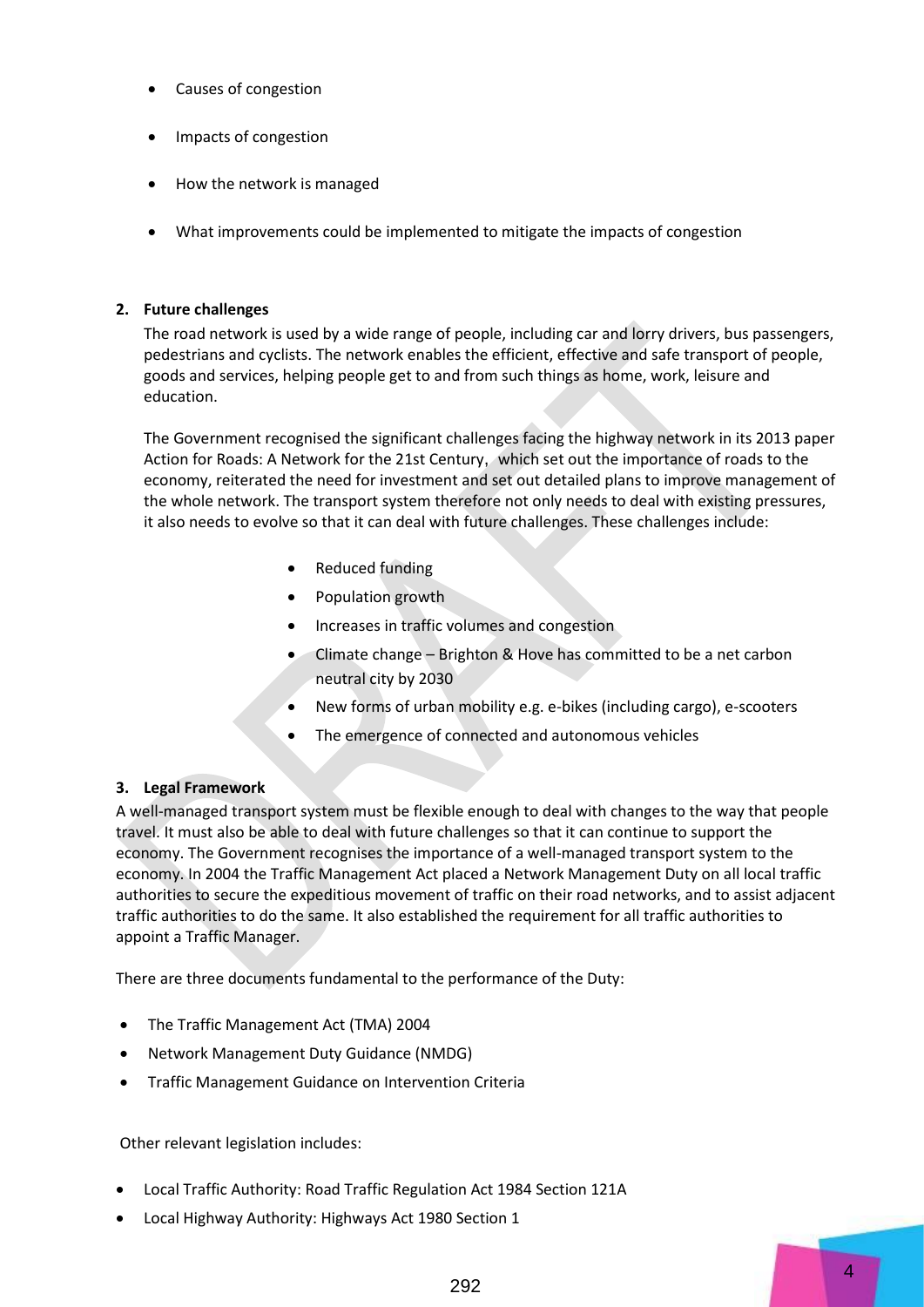Street Authority: New Roads and Street Works Act 1991 Section 49

The Network Management Duty (the duty) is part of the Traffic Management Act 2004. It applies to all local traffic authorities. The duty came into force on 4 January 2005. The duty recognises:

- the importance of managing and operating the road network
- the importance of optimising benefits for all road users
- the needs of those who maintain the infrastructure (both of the network itself and of the services within it).

The arrangements for performing the Network Management Duty include:

- Taking any action that we consider will contribute to securing more efficient use of the road network
- Taking any action that we consider will avoid, eliminate or reduce road congestion or other disruption to the movement of traffic
- Establishing processes for identifying things which are (or could) cause road congestion or disruption
- Considering possible actions that could be taken to address congestion or disruption
- Ensuring that specific policies or objectives are determined for different roads or classes of roads
- Monitoring the effectiveness of the organisation and processes for tackling congestion and the implementation of decisions
- Regularly assessing the performance of the duty and keeping the effectiveness of arrangements that have been put in place under review.

The Department for Transport (DfT) issued guidance in November 2004, which outlines the traffic authority's obligations under the duty. This includes:

- the scope of the duty (main issues and considerations)
- advice on the broad principles of network management
- good practice advice

The TMA specifically states that the term "traffic" includes pedestrians and so the duty requires the LTA to consider the movement of all road users including pedestrians, as well as motorised vehicles. The DfT recognises that the network management duty is one element of an authority's transport activities and should complement other policies and actions. The local traffic authority should look to embed desired outcomes and appropriate policies and plans under the network management duty within Local Transport Plans to achieve a coherent approach.

## **4. The city's road network**

The road hierarchy in any local authority is classified into groups according to the amount of traffic using the road.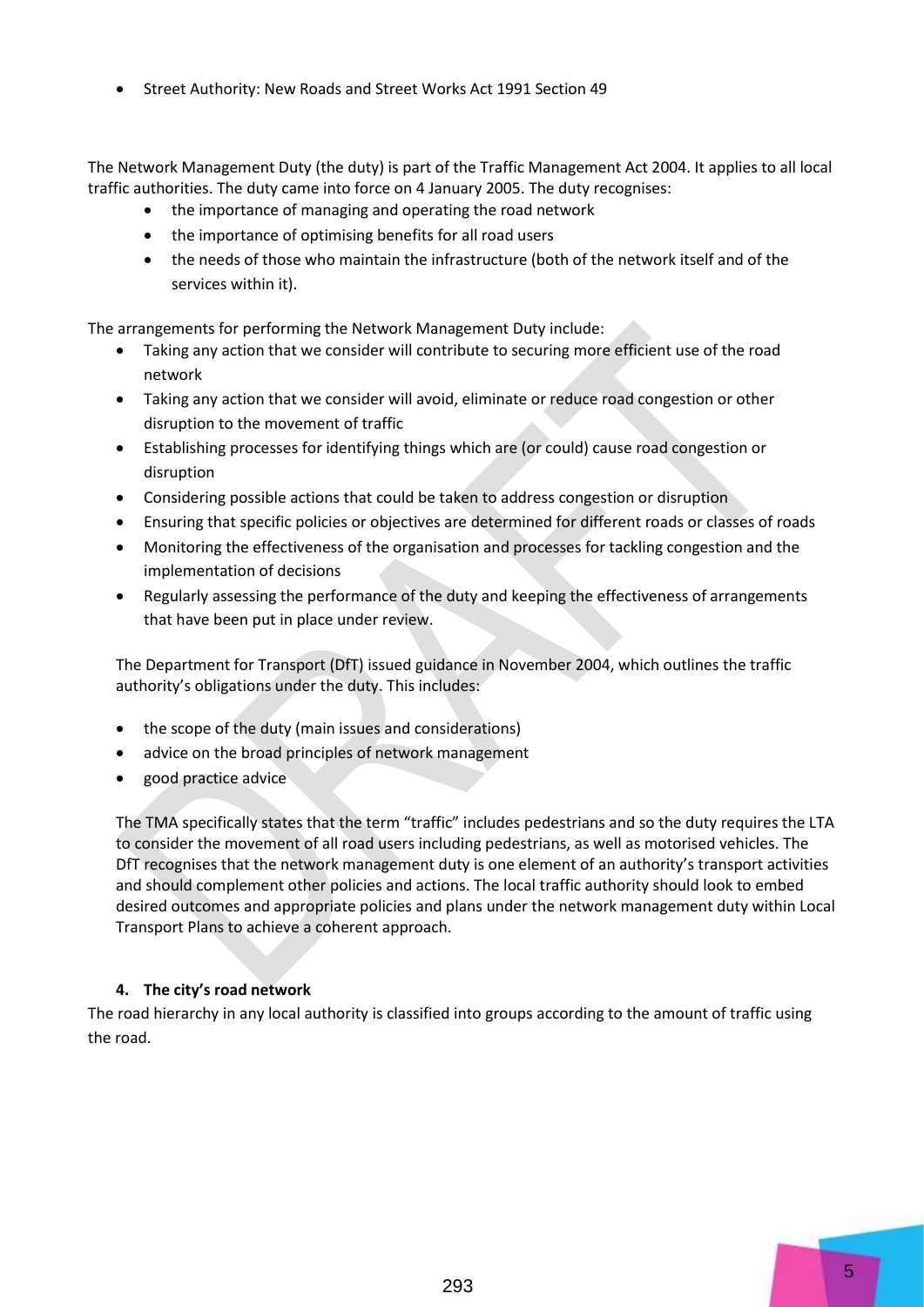| Category       | <b>Hierarchy</b>         |                        | <b>Road classification</b>                                                             |
|----------------|--------------------------|------------------------|----------------------------------------------------------------------------------------|
|                | Motorways                |                        | Motorway                                                                               |
| 2              | <b>Strategic Routes</b>  | <b>More</b><br>traffic | Trunk roads and Primary A roads                                                        |
| 3a             | <b>Main Distributor</b>  |                        | Non primary A roads and Heavily trafficked B roads                                     |
| 3 <sub>b</sub> | Secondary Distributor    |                        | B roads and Heavily trafficked C roads                                                 |
| 4a             | Locally important road   | <b>Less</b><br>traffic | Routes linking into the main/secondary distributor network<br>(normally C class roads) |
| 4 <sub>b</sub> | All other metalled roads |                        | All other C roads and The majority of the unclassified network.                        |

Brighton as a coastal city has a defined road network that connects to the strategic road network (SRN) the A27 and A23. Both of these roads are managed by Highways England as they are considered to be nationally significant.

The government has also announced a new hierarchy category of Major Road Network (MRN). This new category will acknowledge the roads that play a key part in the economic vitality in the city by providing the connections to the SRN. The MRN in the city will be able access a new stream of funding to continue to improve these key corridors.

In creating this network, the Government has sought to meet five central policy objectives. These are:

- Reduce congestion alleviating local and regional congestion, reducing traffic jams and bottlenecks.
- Support economic growth and rebalancing supporting the delivery of the Industrial Strategy, contributing to a positive economic impact that is felt across the regions.
- Support housing delivery unlocking land for new housing developments.
- Support all road users recognising the needs of all users, including cyclists, pedestrians and disabled people.
- Support the Strategic Road Network (SRN) complementing and supporting the existing SRN by creating a more resilient road network in England.

The city council were consulted on these proposals and did suggest an alternative network for the city. The diagram below shows the roads for the South East, the city's roads included are the A23, A270, A293 and A259.

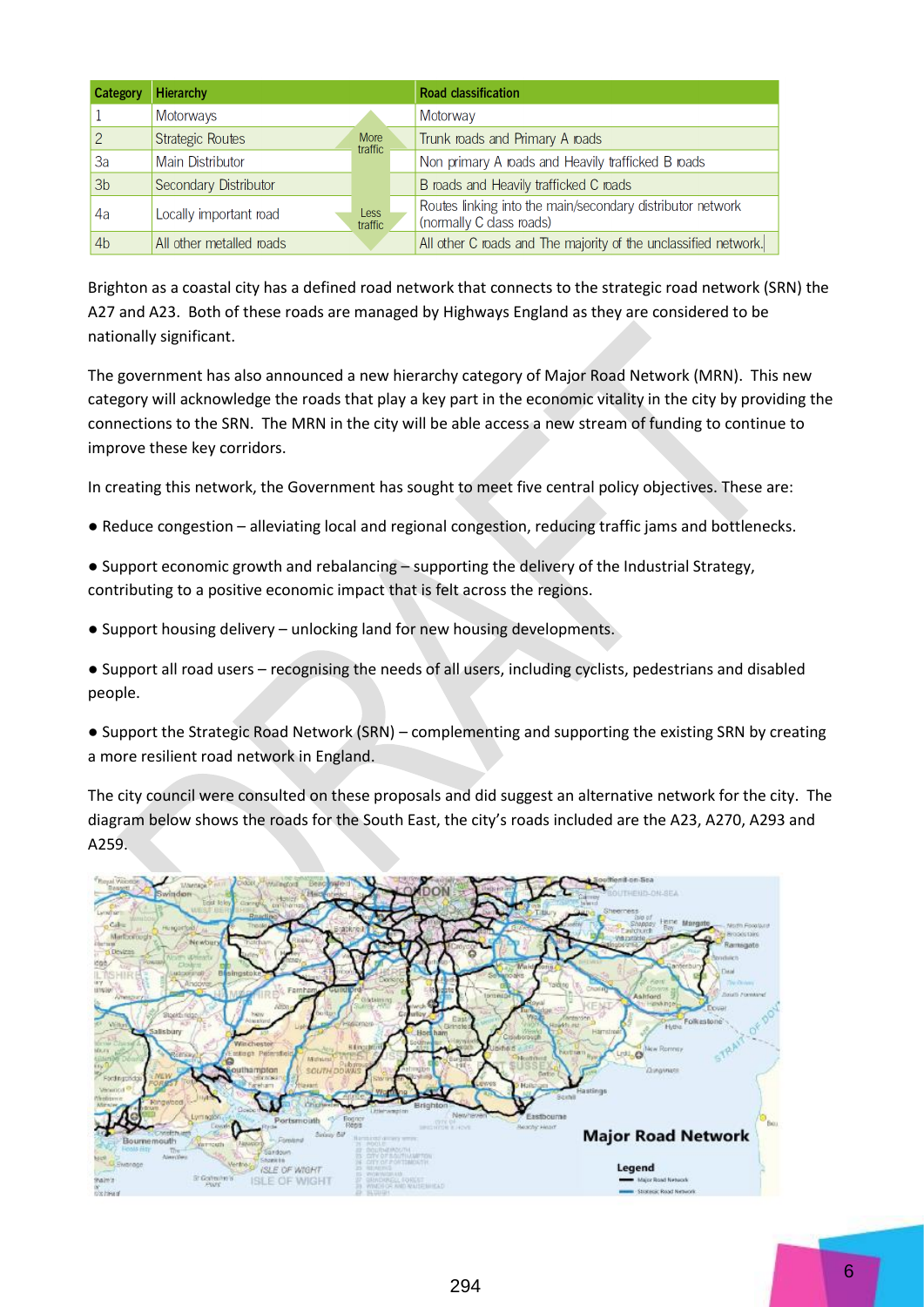Alongside the MRN the city has a number of strategically important roads that either provide key links across the city or form part of the Public Transport network. The city's public transport corridors generally focus on delivery of people to the centre of the city and the majority of the network utilises the North Street / Western Road corridor.

# **5. Policy Framework**

The city council has a Local Transport Plan (LTP 4) that sets out the priorities for investment and focus in the city. A new LTP (5) is being developed to meet the aspirations to reduce the environmental impact of transport continuing to promote alternative options for moving around the city.

The possible LTP5 strategic goals identified at the early stage are:

- A sustainable, strong and fair economy
- Safe, healthy and welcoming streets and neighbourhoods
- An accessible city with a transport network that everyone can use
- Improved air quality to safeguard the health of our communities
- Reduced carbon emissions to protect our environment
- A transport network that enhances our environment

This action plan is an operational plan that seeks to support the emerging strategy and meet the current legal obligations that the council faces in managing a busy city's road network.

A summary of the current national and local policies can be found in the following table.

|                  | UK Industrial Strategy (2017)                                 |  |  |
|------------------|---------------------------------------------------------------|--|--|
|                  | Transport / Cycling and Walking Investment Strategy (2017)    |  |  |
|                  | Inclusive Transport Strategy (2018)                           |  |  |
|                  | The Road to Zero (2018)                                       |  |  |
| <b>National</b>  | Clean Air Strategy (2019)                                     |  |  |
|                  | Future of Mobility: Urban Strategy (2019)                     |  |  |
|                  | Decarbonising Transport: Setting the Challenge (2020)         |  |  |
|                  | Gear Change: a bold vision for cycling and walking (2020)     |  |  |
|                  | The Ten Point Plan for a Green Industrial Revolution (2020)   |  |  |
| Sub-             | <b>Energy South2East Local Energy Strategy (2019)</b>         |  |  |
| national         | <b>Transport for the South East Transport Strategy (2020)</b> |  |  |
|                  | Coast to Capital LEP Strategic Economic Plan (2018)           |  |  |
| Sub-<br>regional | Greater Brighton 5 Year Strategic Priorities (2019)           |  |  |
|                  | Greater Brighton Energy Plan (2020)                           |  |  |
|                  | 2030 Vision: Sustainable Community Strategy (2014)            |  |  |
|                  | City Plan Part 1 (2016) and Part 2 (proposed submission 2020) |  |  |
| Local            | Rights of Way Improvement Plan (2017)                         |  |  |
|                  | Economic Strategy (2018)                                      |  |  |
|                  | Joint Health and Wellbeing Strategy (2018)                    |  |  |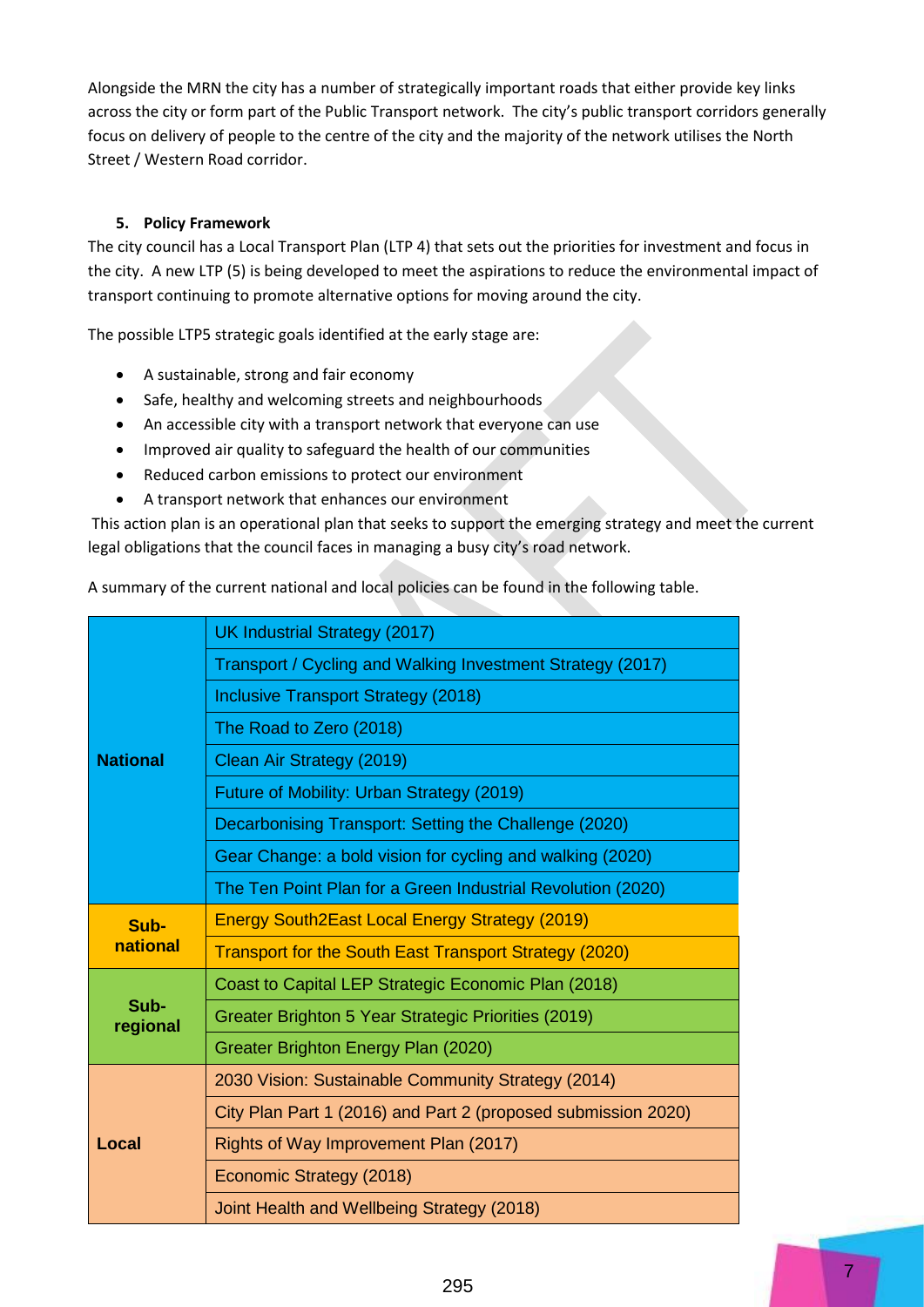| Visitor Economy Strategy (2018) |  |
|---------------------------------|--|
| South Downs Local Plan (2019)   |  |
| Corporate Plan 2020-2023 (2020) |  |

#### **6. Network Management in Brighton & Hove**

Managing the city's network is a real challenge when trying to balance the competing demands placed on the city's roads, while also encouraging active travel. Buses, cyclists, pedestrians, HGVs and cars all vie to use the existing road space when moving around the city. Events also provide challenges for the authority as they often close large parts of the city.

To mitigate and cope with this demand a number of tools and initiatives are used to manage the road network in the city so that it operates as efficiently as possible. Technology plays an integral part and is used to provide information, control, and enable traffic movements to be managed across the city. Each of the mitigations are listed below detailing how the plan will be developed.

#### **1. Movement within the city**

## **Strategic Signing**

When moving around the city it is important that there is clear guidance to drivers to use the roads and routes that are classified to take the most traffic. While there is a move towards the use of Satellite Navigation equipment and connected vehicles, not all of them have this technology fitted. The use of signing also has to link with all other activities including events and developments.

The strategic direction signing in the city has not been reviewed for many years. Sample surveys of the road network have identified that there is a lack of consistency and a number of omissions. There has been a lot of work to reduce sign clutter, but this has been carried out on a scheme by scheme basis and without a strategic overview. Missing signs can lead to vehicles using less suitable routes affecting the city's residents.

Technology can help with providing information both on street and in vehicle for congestion, alternative route and car park guidance. The city has a number of failed Car Park/Variable Message Signs that are in need of replacement. New technology is available to provide better quality and more flexible messaging to drivers. They are also able to be used during the many events held in the city to provide information on all modes to help with managing the city's roads.

## **Action**

Review the strategic signing in the city so that it reflects the city's road hierarchy. Continue to ensure that any new schemes reflect the use of the strategic route network in the city. The review will include what options are available for providing information both on street and in vehicle. Replace the obsolete car park guidance message signs with the flexible newer technology.

**Red routes**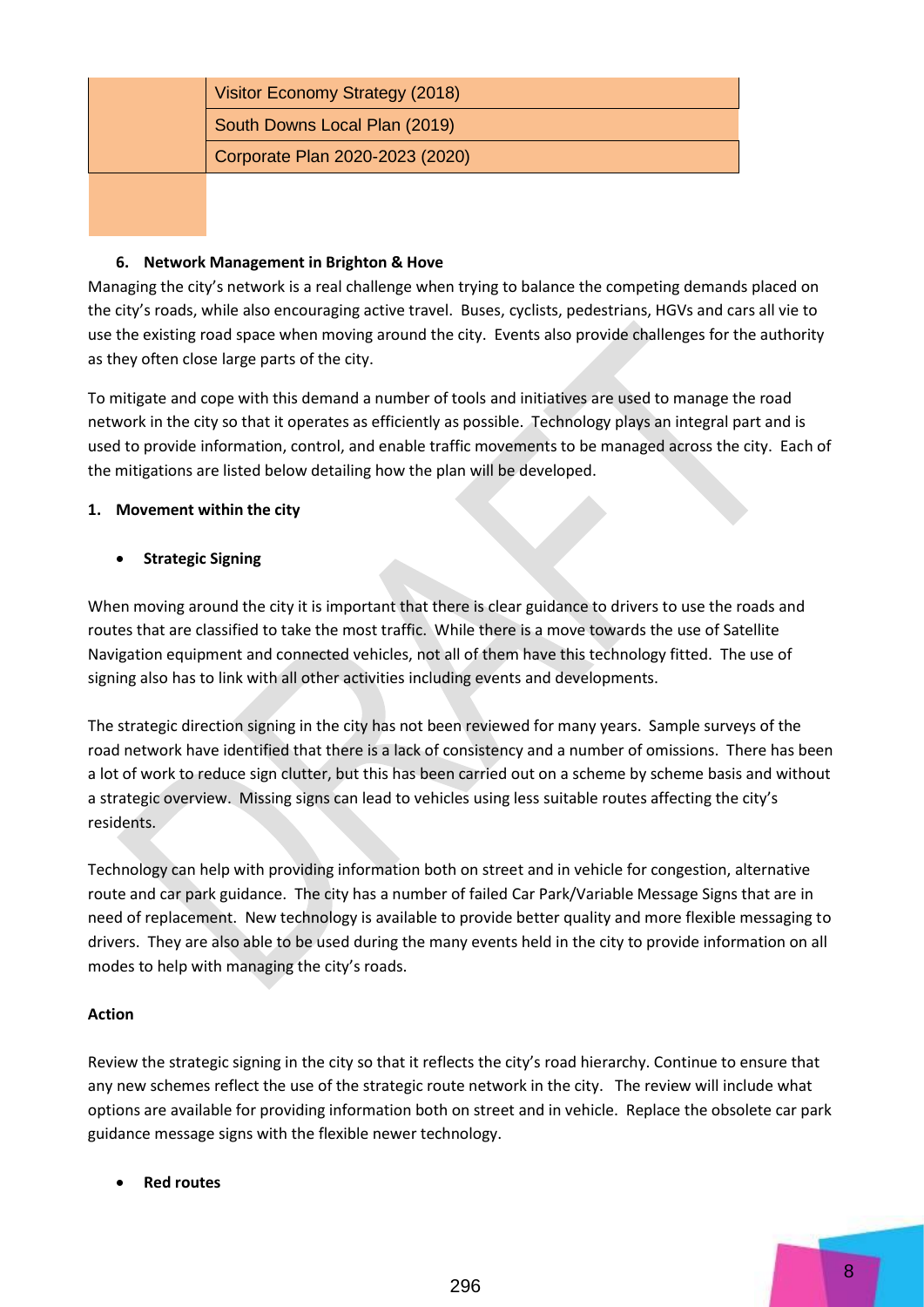The city has a number of key strategic corridors that experience issues related to illegal parking and problems related to deliveries. These often impact Public Transport leading to poor bus reliability and congestion. While restrictions are in place to tackle some of these issues some routes still suffer from delays and variable journey times. It is clear that increased enforcement could bring about change and Red Routes could help with solving the problems being faced. Red Routes were first introduced into London and are now able to be used outside of London. Reading Borough Council have successfully implemented a trial that is proving successful in improving journey time reliability.

The priority for a Red Route is to keep the route safe and free flowing and reduce delays. It is not proposed as a scheme to raise revenue by fines, it is hoped that a scheme could provide significant benefits to the network.

What are the benefits of Red Routes?

- Improved safety for pedestrians, cyclists and general traffic
- Journey time reductions
- Improved journey time reliability
- Environmental benefits such as reduced traffic noise and fumes
- Providing a more pleasant environment for pedestrians and cyclists
- Positive effect on frontage businesses as it is easier for people to park legally

Red routes require a significant review of how streets operate and have to be fully justified before they should be considered.

The strategic corridors A23 and A270 have been identified as roads carrying significant volumes of traffic and are key corridors for buses, often linking bus priority measures where delays are frequently experienced affecting journey times for public transport. Many suffer from congestion related to poor parking and access for local businesses. To assess the priority in the city for establishing red routes the journey time reliability of the routes has been reviewed to identify which routes are a priority. Average journey times have been reviewed on the routes and the standard deviation has been taken to demonstrate those that are unreliable. The average journey time has been taken on the same period over a number of years to ensure that any anomalies are removed from the data. The table in appendix A shows the data for the key routes.

The area outside of Brighton Station suffers from a specific issue related to how taxis operate, and red routes may offer a solution to the problem. If after further investigation it is found that a red route could solve the issues then the area directly outside the station should be added to the initial programme.

#### **Action**

Implement two experimental red routes for the A23 from the Aquarium Roundabout to Preston Circus northbound and the A270 in both directions from the Aquarium Roundabout to the Vogue Gyratory (A23 Aquarium Roundabout to St Peters Place). The section between the Aquarium Roundabout to Church Street will be implemented within the Valley Gardens 3 scheme. Design and implement the correct signing and use an Experimental Traffic Order to test the impact of the scheme.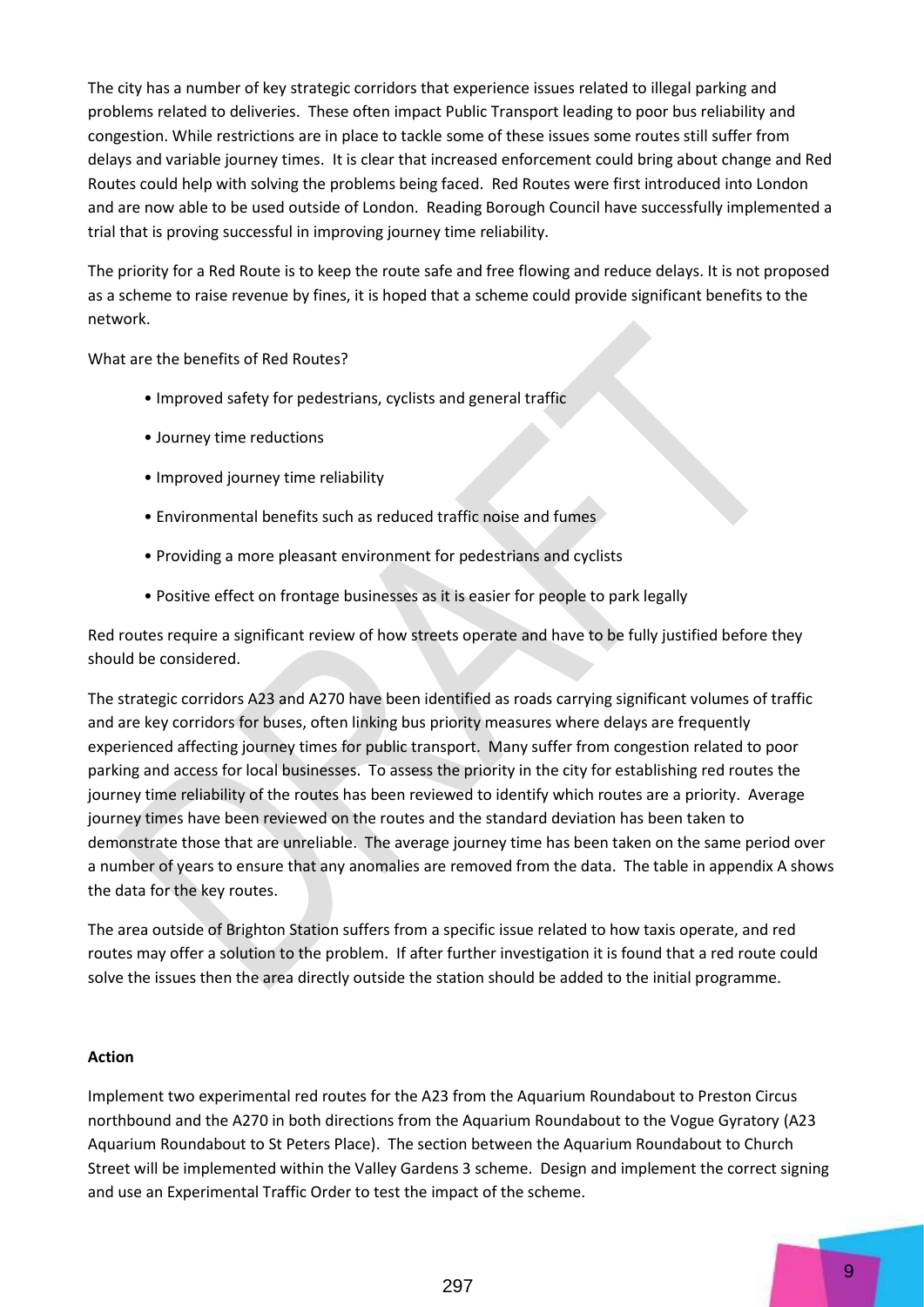## **2. Supporting Public Transport**

Public Transport will be vital in maximising movement in the city and central to this is to focus on the key strategic bus corridors for dynamically managing demand, incidents and events as they happen.

It is important that the authority continue the good work through the Quality Bus Partnership and ensure that management of the road network takes into the account the impact on the Public Transport network.

The existing Real Time Bus Information System has been in place for many years and now needs to be reviewed as new technology and initiatives related to open data have developed. A new system will enable more dynamic messaging and provide better data to manage how buses move in the city. It will provide a more informed and targeted approach to bus priority

#### **Action**

Develop a specification for new Real Time Bus Information System working with the bus operator and procure a replacement system.

#### **3. Impact of roadworks**

#### **Managing Road Works**

Roadworks have a big impact on the city's roads and without coordination significantly disrupt movement and ultimately journey time reliability for all transport modes. To manage and ensure that the impact is mitigated Brighton and Hove City Council operates a permit scheme that requires anyone needing to carry out works on the highway to apply for a permit. The scheme enables better control of when works are carried out and improved liaison with public transport operators to reduce the impact on the network.

The Permit Scheme has reduced the duration of works and promoted collaborative working, the benefits are summarised in the annual reports for the first three years of the scheme on the council's web site.

The Department for Transport has launched a national register that records all roads works in England, called Street Manager. All Local Authorities are now required to use the system which shows all roadworks in England, including Local Authorities' own works, and enables the sharing of data.

While the permit scheme has been effective and has clear demonstrable benefits, it is often difficult to challenge utilities on schemes due to the technical nature of the works. Works are also carried out during the busiest period on the busiest roads and there is little incentive or pressure to either complete works quickly or apply more resources. On 5% of the city's busiest roads it is now possible to introduce a Lane Rental scheme where any works promoter will have to pay to occupy the road. The charge incentivises the promoter to carry out the works quickly and can often encourage use of different technologies to avoid the charge, minimising delays. The first trial schemes have been operating in London and Kent and the DfT are now looking for wider adoption.

## **Action**

Procure a consultant to review and develop a business case for the viability of a Lane Rental scheme for the city and implement a scheme if the business case supports a scheme. Carryout an internal review of the traffic sensitive streets in the city.

#### 4. **Using Technology to manage the road network**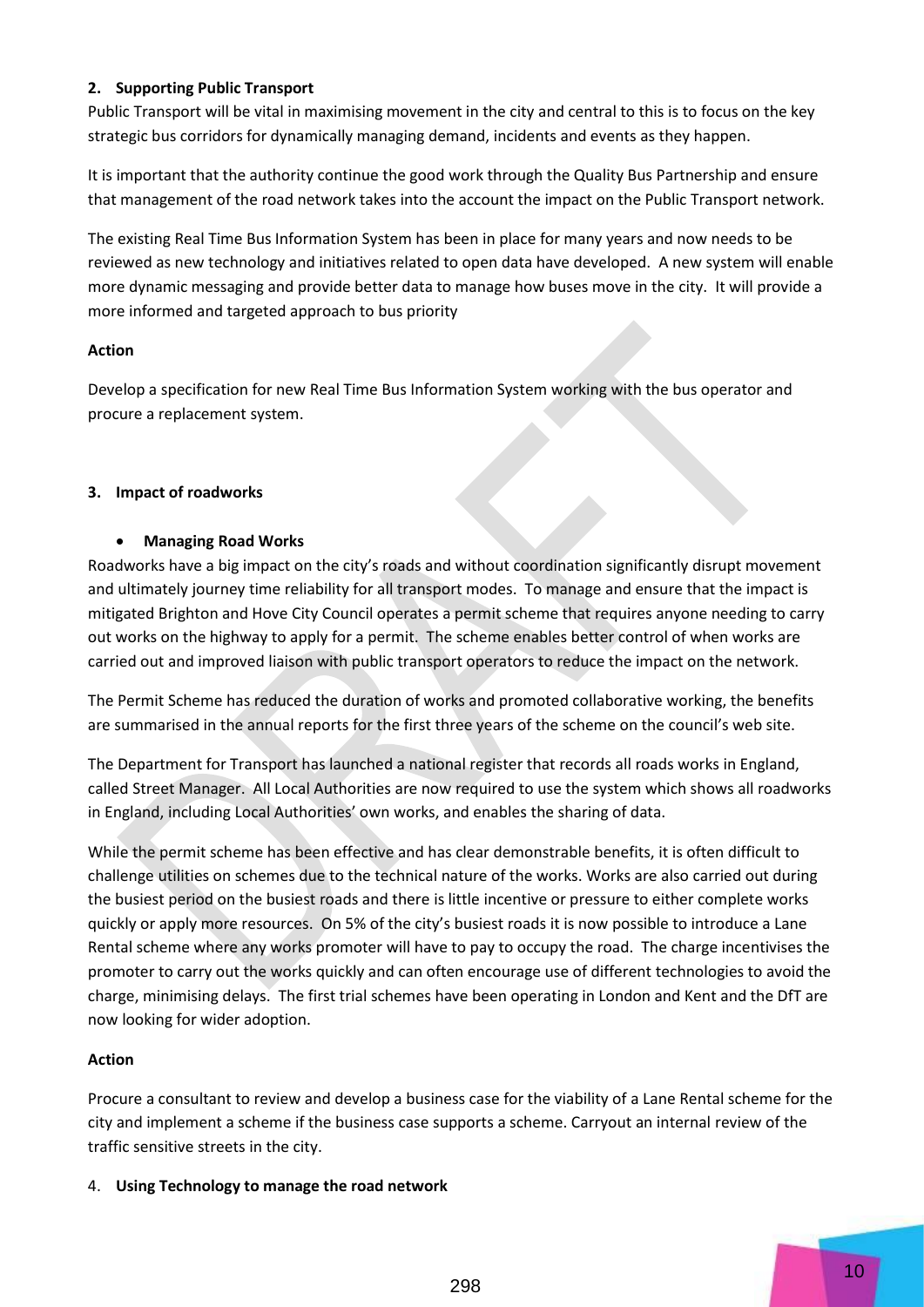Technology does play an important role in ensuring the road network is managed effectively. There are a number of tools available to manage the city's roads.

- The city has a control room that currently operates 24/7 and manages the city's car parks with some limited interventions on the road network. The control room use a UTMC Stratos system to monitor and manage the road network. The system is used sparingly as there are no strategic plans developed and the staff in the centre have little experience of using the system. The room also has access to the city's on street CCTV system that is managed by Sussex Police. The council own the street furniture including posts and cameras while the Police own the in-station.
- Variable message signs are valuable in providing information to drivers related to car park occupancy and when incidents occur to warn drivers. The city has 9 obsolete signs that no longer work. New modern interactive displays have been installed to replace some of these signs and provide a new approach to displaying messages. They can display messages related to events, network incidents, relay safety campaign messages, encourage active travel and Public Transport
- Many of the city's junctions are controlled using traffic signals optimised centrally by a computer system. The system uses a specific algorithm called Split Cycle Offset Optimisation Technique (SCOOT) that changes the timing of the signals automatically. The system seeks to minimise delays on the network and does include specific facilities for Bus Priority. It is used to coordinate junctions when they are close to each other so is generally used in the city centre. Siemens are working in collaboration with Transport for London on a new approach to optimising traffic and are seeking to develop new tools to improve how cities are managed.
- Junctions outside of the city centre use a different algorithm called Microprocessor Optimised Vehicle Actuation (MOVA) that seeks to minimise delays, but reacts much quicker to changes as they occur as it looks at individual or limited numbers of junctions.
- New approaches are emerging on how roads are managed, including the development of connected vehicles, the use of open data and future developments of autonomous vehicles.

Currently the use of technology is driven by a service and its specific needs. The Traffic Control Centre is recognised as a valuable resource that is currently focussed on managing the car parks and enforcement. A Traffic Control Centre Board has been established that seeks to:

- Provide staff based in the control room access to and sight of everything they need to do their jobs effectively.
- Establish a flexible space where relevant services can meet to manage priority issues.
- Provide an accessible space including modern equipment and tools that support excellent service delivery.
- Encourage good relationships between services and partners to support a fluid knowledge and intelligence sharing, and effective partnership working.
- Improve data collation and analysis providing high-quality intelligence that informs service decisions.
- Improve engagement with key stakeholders to avert / manage problems on the network.
- Improve messaging and communications with the public to inform and influence their travel choices.
- Extend the use of the CCTV asset to the benefit of the transport network.